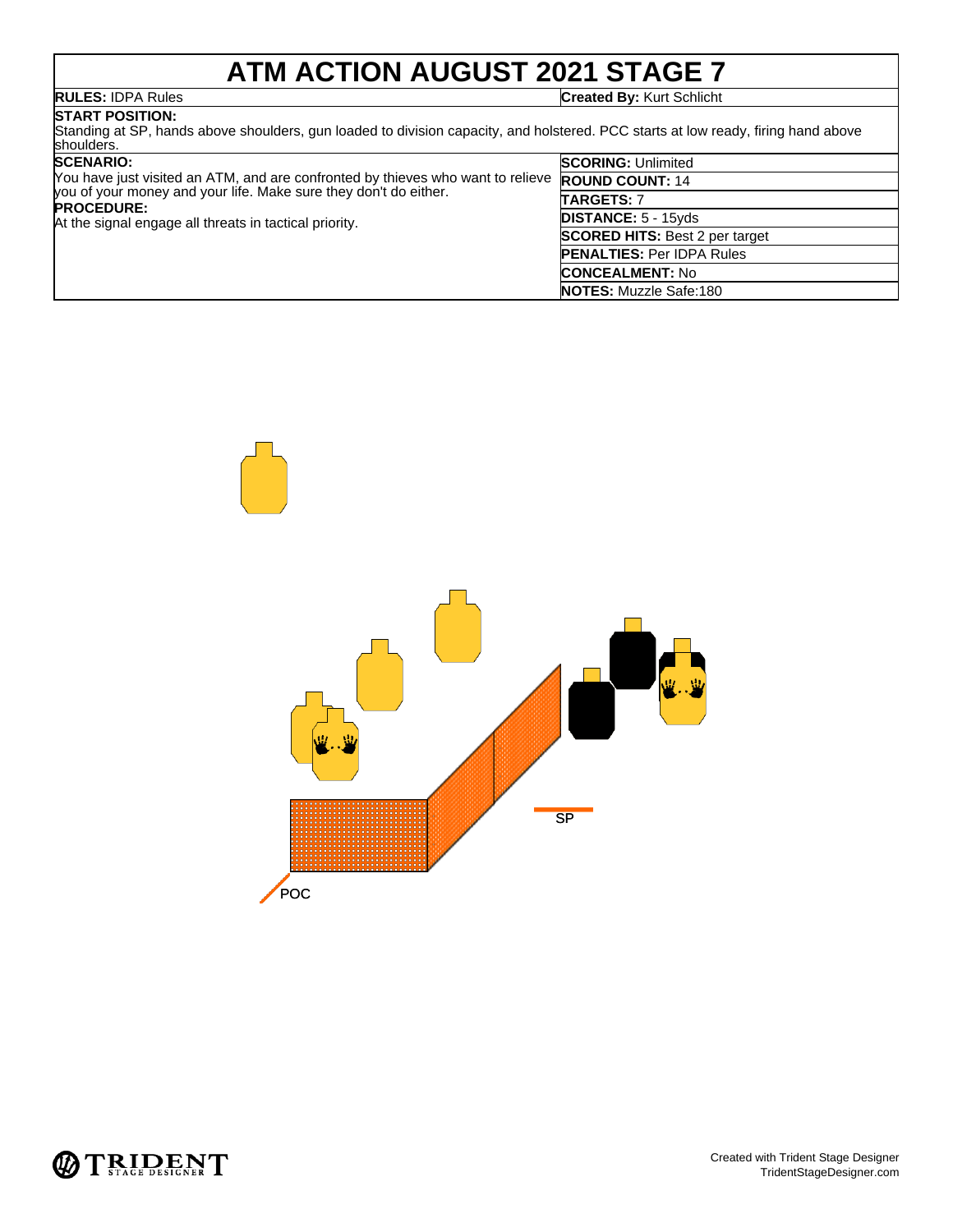### **DONUT DISASTER AUGUST 2021 STAGE 6**

**RULES:** IDPA Rules **Created By:** Kurt Schlicht

### **START POSITION:** Seated at SP with hands on knees, gun loaded to division capacity, and holstered. PCC starts with rifle laying on the table, muzzle pointed directly down range, hands on knees.

| <b>SCENARIO:</b><br>You are waiting for your order at the donut shop when thieves decide to make off ROUND COUNT: 16<br>with the morning proceeds and leave no witnesses. Save the day and the donuts.<br><b>PROCEDURE:</b><br>At the signal, engage all threats in tactical priority. | <b>SCORING: Unlimited</b>                               |
|----------------------------------------------------------------------------------------------------------------------------------------------------------------------------------------------------------------------------------------------------------------------------------------|---------------------------------------------------------|
|                                                                                                                                                                                                                                                                                        |                                                         |
|                                                                                                                                                                                                                                                                                        |                                                         |
|                                                                                                                                                                                                                                                                                        | <b>DISTANCE: 5 - 15yds</b>                              |
|                                                                                                                                                                                                                                                                                        | <b>SCORED HITS:</b> Best 2 per target, steel must fall. |
|                                                                                                                                                                                                                                                                                        | <b>PENALTIES: Per IDPA Rules</b>                        |
|                                                                                                                                                                                                                                                                                        | <b>CONCEALMENT: No</b>                                  |
|                                                                                                                                                                                                                                                                                        | <b>NOTES:</b> Muzzle Safe:180                           |



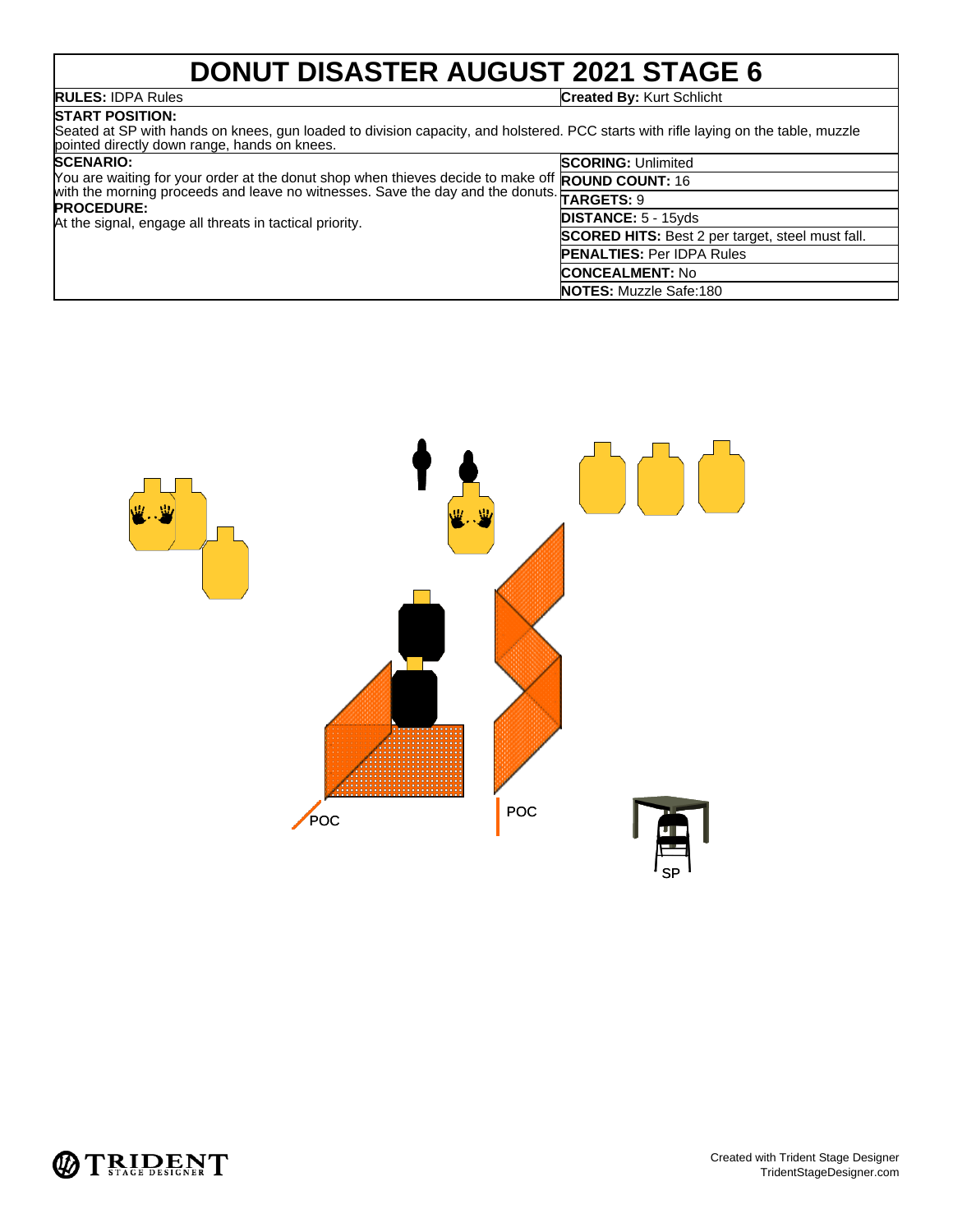## **CONSTRUCTION CONFUSION AUGUST 2021 STAGE 5**

## **RULES: IDPA Rules**<br>**START POSITION:**

### **Created By: Kurt Schlicht**

| .<br>Standing at SP, hands relaxed at sides, gun loaded to division capacity, and holstered. PCC starts at low ready.                                                                                                                                                                    |                                                                                                                                                                                                                                               |
|------------------------------------------------------------------------------------------------------------------------------------------------------------------------------------------------------------------------------------------------------------------------------------------|-----------------------------------------------------------------------------------------------------------------------------------------------------------------------------------------------------------------------------------------------|
| <b>SCENARIO:</b><br>You arrive at work to find the construction site is under seige from enviromental<br>activists seeking to stop construction with violence. Protect yourself and your co-<br>workers.<br><b>PROCEDURE:</b><br>At the signal, engage all threats in tactical priority. | <b>SCORING: Unlimited</b><br><b>ROUND COUNT: 14</b><br><b>TARGETS: 7</b><br><b>DISTANCE: 3-7 yds.</b><br><b>SCORED HITS: Best 2 per target</b><br><b>PENALTIES: Per IDPA Rules</b><br><b>CONCEALMENT: No</b><br><b>NOTES:</b> Muzzle Safe:180 |



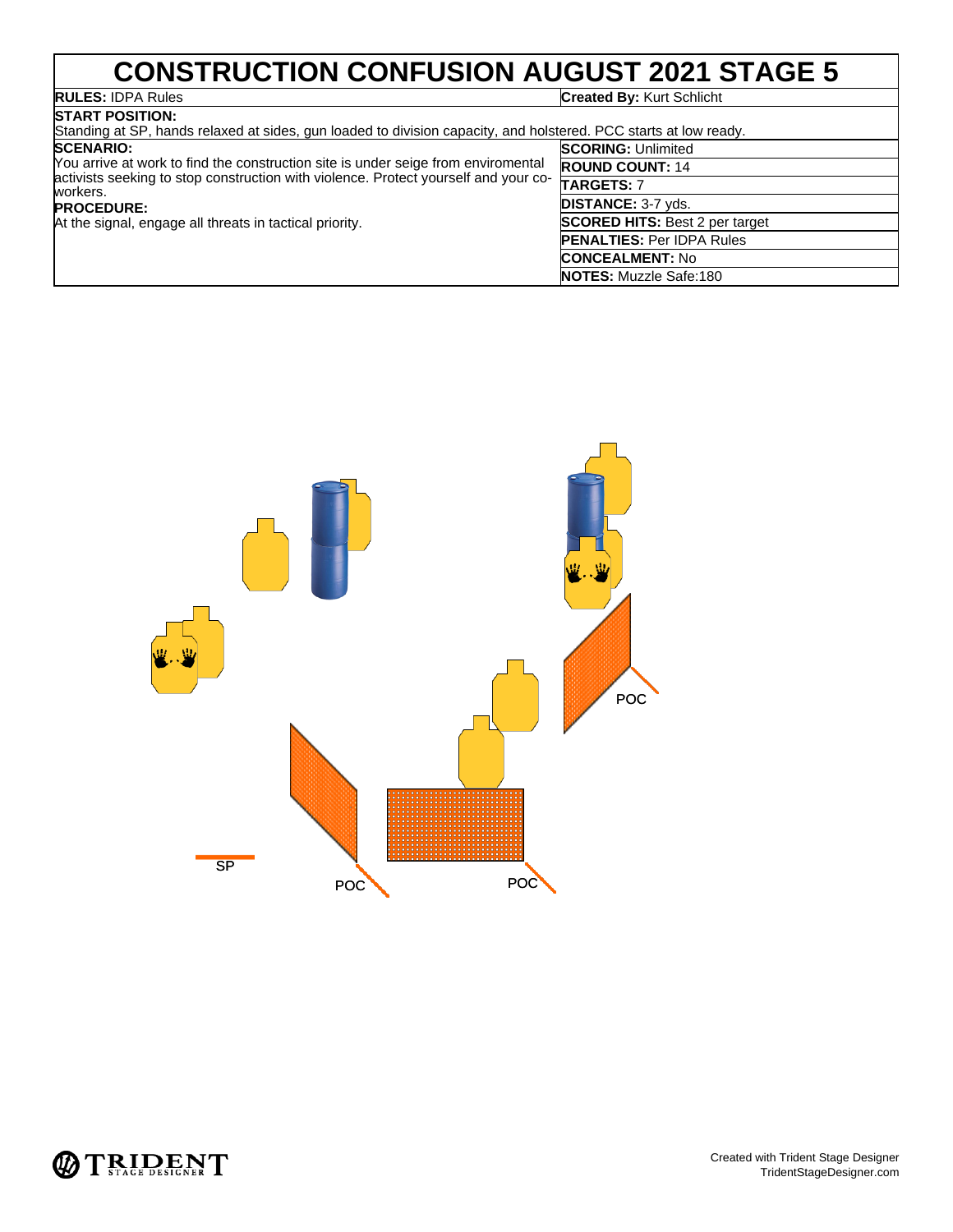# **CUBICLE CHAOS AUGUST 2021 STAGE 4**<br>Created By: Kurt Schlicht

**RULES:** IDPA Rules **Created By:** Kurt Schlicht

### **START POSITION:**

Seated at SP, hands on knees, gun loaded to division capacity, laying anywhere on the table, with muzzle pointed in a safe direction. PCC starts with rifle laying on the table muzzle pointed down range..

| <b>SCENARIO:</b> |  |
|------------------|--|
|                  |  |

| <b>SCENARIO:</b><br>You arrive at the office to find your co-workers are under siege of terrorists. You<br>rise to the level of your training to save the day (or not).<br><b>PROCEDURE:</b><br>At the signal, engage all threats in tactical priority. | <b>SCORING: Unlimited</b>             |
|---------------------------------------------------------------------------------------------------------------------------------------------------------------------------------------------------------------------------------------------------------|---------------------------------------|
|                                                                                                                                                                                                                                                         | <b>ROUND COUNT: 16</b>                |
|                                                                                                                                                                                                                                                         | <b>TARGETS: 8</b>                     |
|                                                                                                                                                                                                                                                         | <b>DISTANCE: 5 YDS</b>                |
|                                                                                                                                                                                                                                                         | <b>SCORED HITS:</b> Best 2 per target |
|                                                                                                                                                                                                                                                         | <b>PENALTIES: Per IDPA Rules</b>      |
|                                                                                                                                                                                                                                                         | <b>CONCEALMENT: No</b>                |
|                                                                                                                                                                                                                                                         | <b>NOTES:</b> Muzzle Safe:180         |



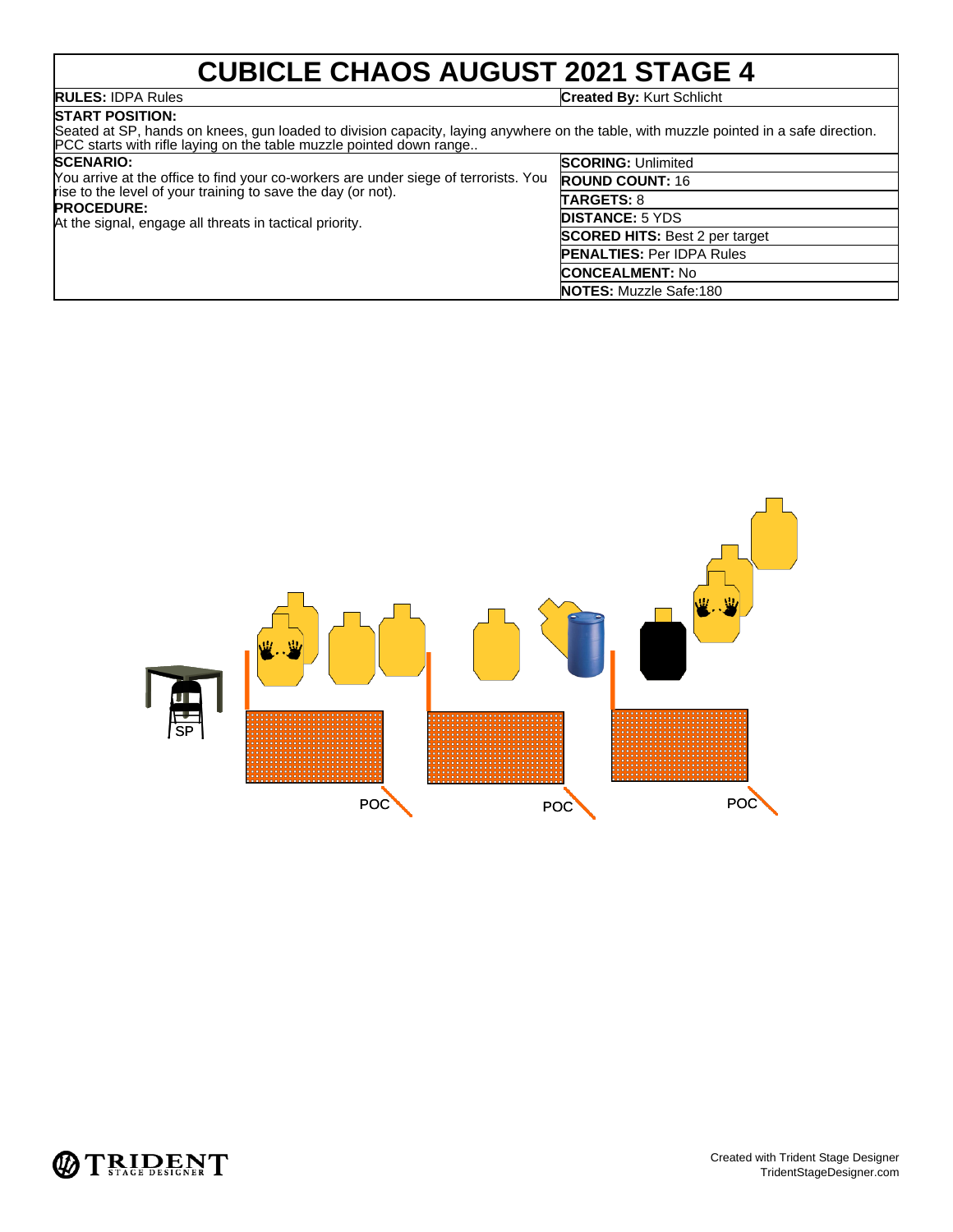## **RETREAT AUGUST 2021 STAGE 3**

**RULES:** IDPA Rules **Created By:** Kurt Schlicht

### **START POSITION:**

Standing at SP, hands above shoulders, gun loaded to division capacity, and holstered. PCC starts at low ready with firing hand above the shoulder.

|                                                                              | <b>SCENARIO:</b>                                                                  | <b>SCORING: Unlimited</b>             |
|------------------------------------------------------------------------------|-----------------------------------------------------------------------------------|---------------------------------------|
|                                                                              | While leaving your favorite restaurant, punks think they are going to rob you and | <b>ROUND COUNT: 12</b>                |
| take your leftovers home with them. Change thier minds.<br><b>PROCEDURE:</b> | <b>TARGETS: 6</b>                                                                 |                                       |
|                                                                              | At the signal, engage all threats in tactical priority.                           | <b>DISTANCE: 3-7 yds.</b>             |
|                                                                              |                                                                                   | <b>SCORED HITS: Best 2 per target</b> |
|                                                                              |                                                                                   | <b>PENALTIES: Per IDPA Rules</b>      |
|                                                                              |                                                                                   | <b>CONCEALMENT: No</b>                |
|                                                                              |                                                                                   | <b>NOTES:</b> Muzzle Safe:180         |



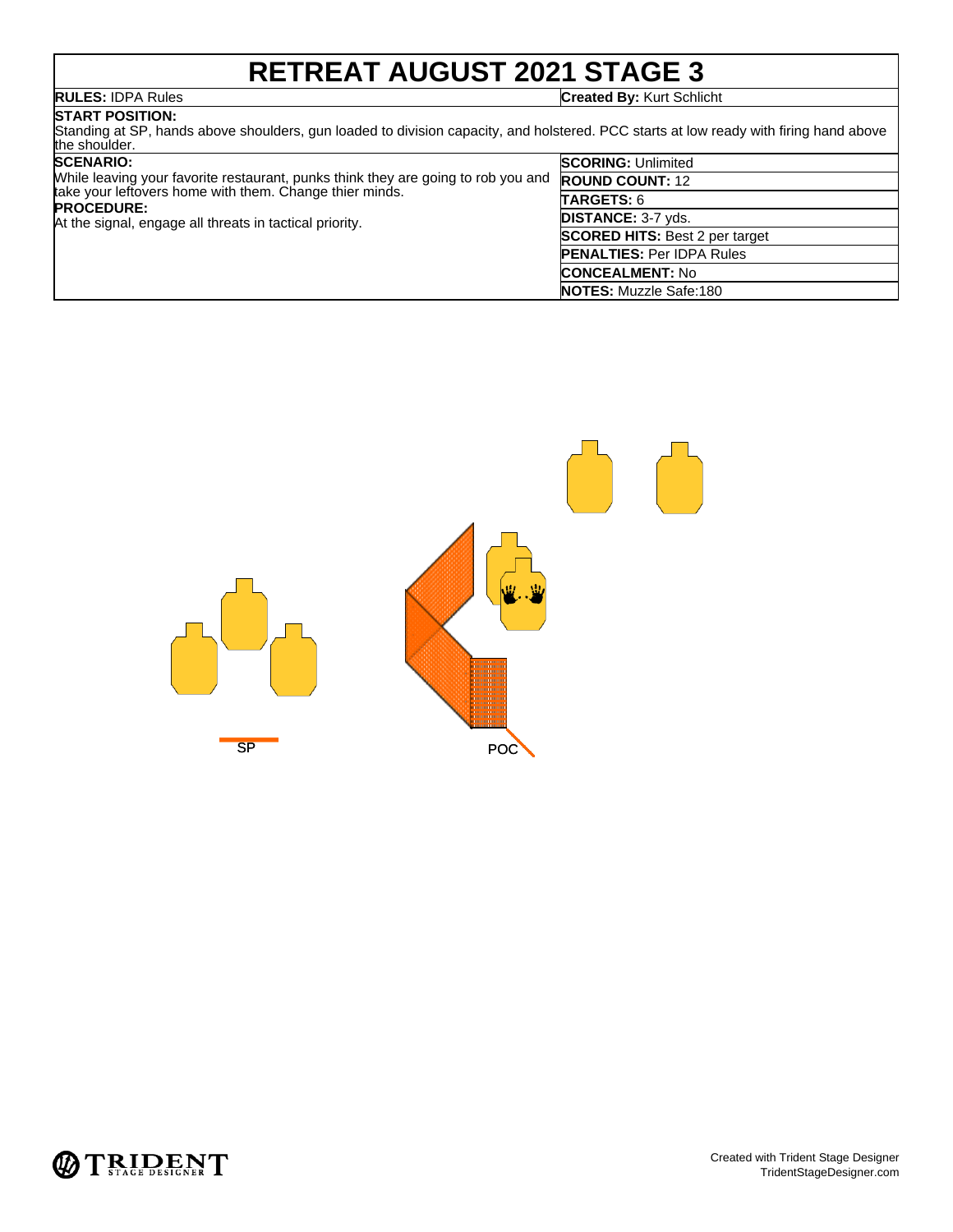## **5 X 5 CLASSIFIER AUGUST 2021 STAGE 2**

## **RULES: IDPA Rules**<br>START POSITION:

### **Created By: Kurt Schlicht**

| BIARI PUSHUN.<br>Standing at SP, hands relaxed at sides, gun loaded to division capacity, and holstered. PCC starts at low ready.                                                                                                                           |                                  |  |
|-------------------------------------------------------------------------------------------------------------------------------------------------------------------------------------------------------------------------------------------------------------|----------------------------------|--|
| <b>SCENARIO:</b>                                                                                                                                                                                                                                            | <b>SCORING: Limited</b>          |  |
| 5 x 5 classifier stage                                                                                                                                                                                                                                      | <b>ROUND COUNT: 25</b>           |  |
| <b>PROCEDURE:</b>                                                                                                                                                                                                                                           | <b>TARGETS: 4</b>                |  |
| String 1: At the signal, engage T-1 with 5 rounds freestyle.                                                                                                                                                                                                | <b>DISTANCE: 10 YDS.</b>         |  |
| String 2: At the signal, engage T-2 with 5 rounds strong hand only.<br>String 3: At the signal, engage T-3 with 5 rounds, reload, and engage with 5<br>rounds.<br>String 4: At the signal, engage T-4 with 4 rounds to the body and 1 round to the<br>head. | <b>SCORED HITS:</b>              |  |
|                                                                                                                                                                                                                                                             | <b>PENALTIES: Per IDPA Rules</b> |  |
|                                                                                                                                                                                                                                                             | <b>CONCEALMENT: No</b>           |  |
|                                                                                                                                                                                                                                                             | <b>NOTES:</b> Muzzle Safe:180    |  |